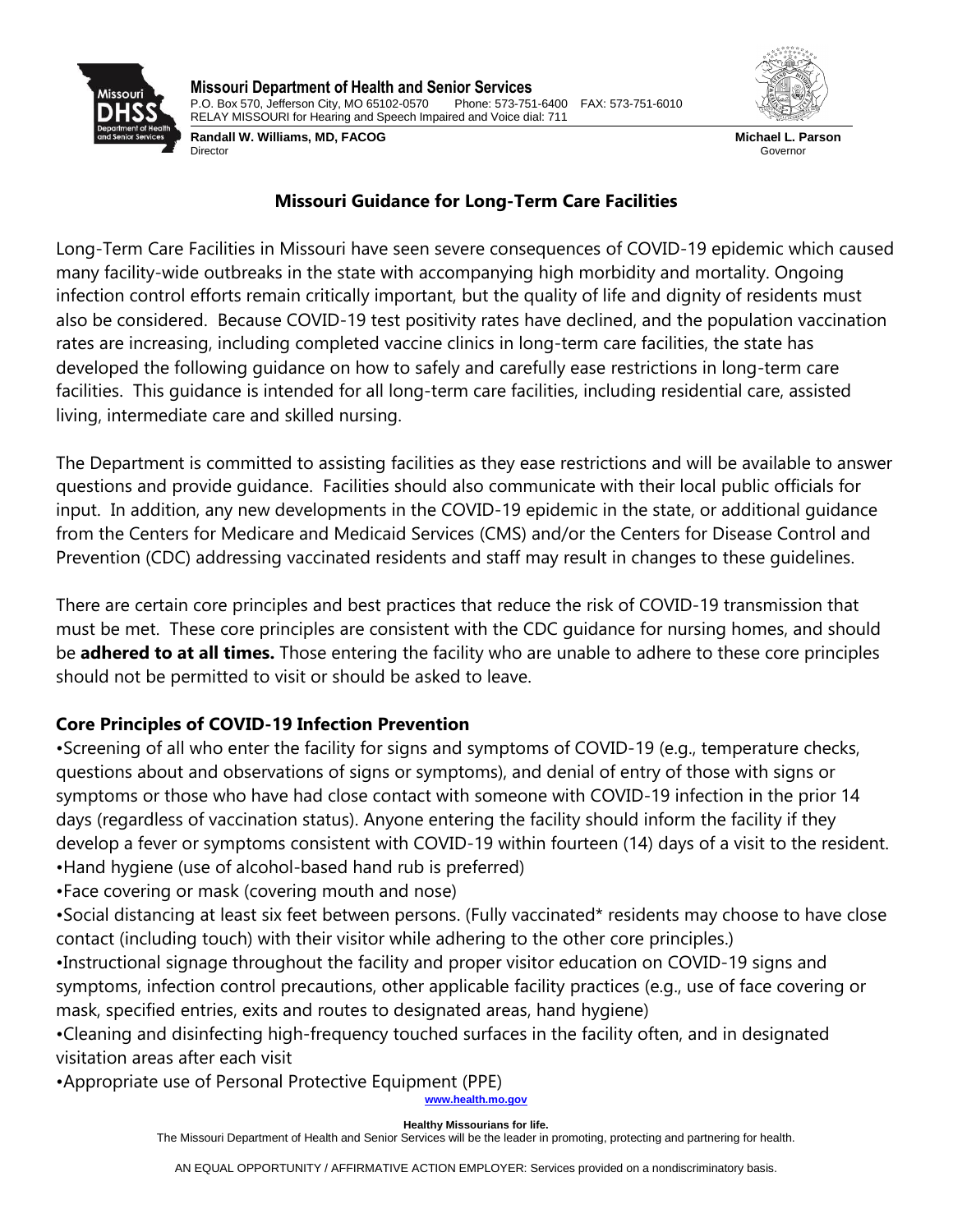•Effective cohorting of residents (e.g., separate areas dedicated to COVID-19 care) •Resident and staff testing for Medicare/Medicaid certified facilities conducted as required at 42 CFR § 483.80(h) (see [QSO-20-38-NH\)](https://www.cms.gov/files/document/qso-20-38-nh.pdf)

## **Visitor Testing and Vaccination**

While not required, we encourage facilities in medium or high-positivity counties [\(as designated by CMS\)](https://data.cms.gov/stories/s/COVID-19-Nursing-Home-Data/bkwz-xpvg) to offer testing to visitors, if feasible. If so, facilities should prioritize visitors that visit regularly (e.g., weekly), although any visitor can be tested. Facilities may also encourage visitors to be tested on their own prior to coming to the facility (e.g., within 2–3 days). Similarly, we encourage visitors to become vaccinated when they have the opportunity. While visitor testing and vaccination can help prevent the spread of COVID-19, visitors should not be required to be tested or vaccinated (or show proof of such) as a condition of visitation. This also applies to representatives of the Office of the State Long-Term Care Ombudsman.

| <b>Considerations</b> | <b>Strategies</b>                                                                                                                                                                                                                                                                                                                                                                                                                                                                                                                                                |
|-----------------------|------------------------------------------------------------------------------------------------------------------------------------------------------------------------------------------------------------------------------------------------------------------------------------------------------------------------------------------------------------------------------------------------------------------------------------------------------------------------------------------------------------------------------------------------------------------|
| Visitation            | Facilities shall not restrict visitation without a reasonable clinical or safety<br>cause. A nursing home must facilitate in-person visitation consistent with<br>the applicable state and CMS regulations, which can be done by applying<br>the guidance stated below. Failure to facilitate visitation, without adequate<br>reason related to clinical necessity or resident safety, would constitute a<br>potential violation and the facility would be subject to citation and<br>enforcement actions.                                                       |
|                       | Visitation should be person-centered, consider the residents' physical,<br>mental, and psychosocial well-being, and support their quality of life. The<br>risk of transmission can be further reduced through the use of physical<br>barriers (e.g., clear Plexiglass dividers, curtains). Also, nursing homes should<br>enable visits to be conducted with an adequate degree of privacy.                                                                                                                                                                       |
|                       | <b>Outdoor Visitation</b><br>Outdoor visitation is preferred even when the resident and visitor are fully<br>vaccinated* against COVID-19. Outdoor visits generally pose a lower risk of<br>transmission due to increased space and airflow. Therefore, visits should be<br>held outdoors whenever practicable. However, weather considerations (e.g.,<br>inclement weather, excessively hot or cold temperatures, or poor air quality)<br>or an individual resident's health status (e.g., medical condition(s), COVID-19<br>status) may hinder outdoor visits. |
|                       | For outdoor visits, facilities should create accessible and safe outdoor spaces<br>for visitation, such as in courtyards, patios, or parking lots, including the use<br>of tents, if available. When conducting outdoor visitation, all appropriate<br>infection control and prevention practices should be adhered to.                                                                                                                                                                                                                                          |
|                       | <b>Indoor Visitation</b><br>Facilities should allow indoor visitation at all times and for all residents<br>(regardless of vaccination status), except for a few circumstances when                                                                                                                                                                                                                                                                                                                                                                              |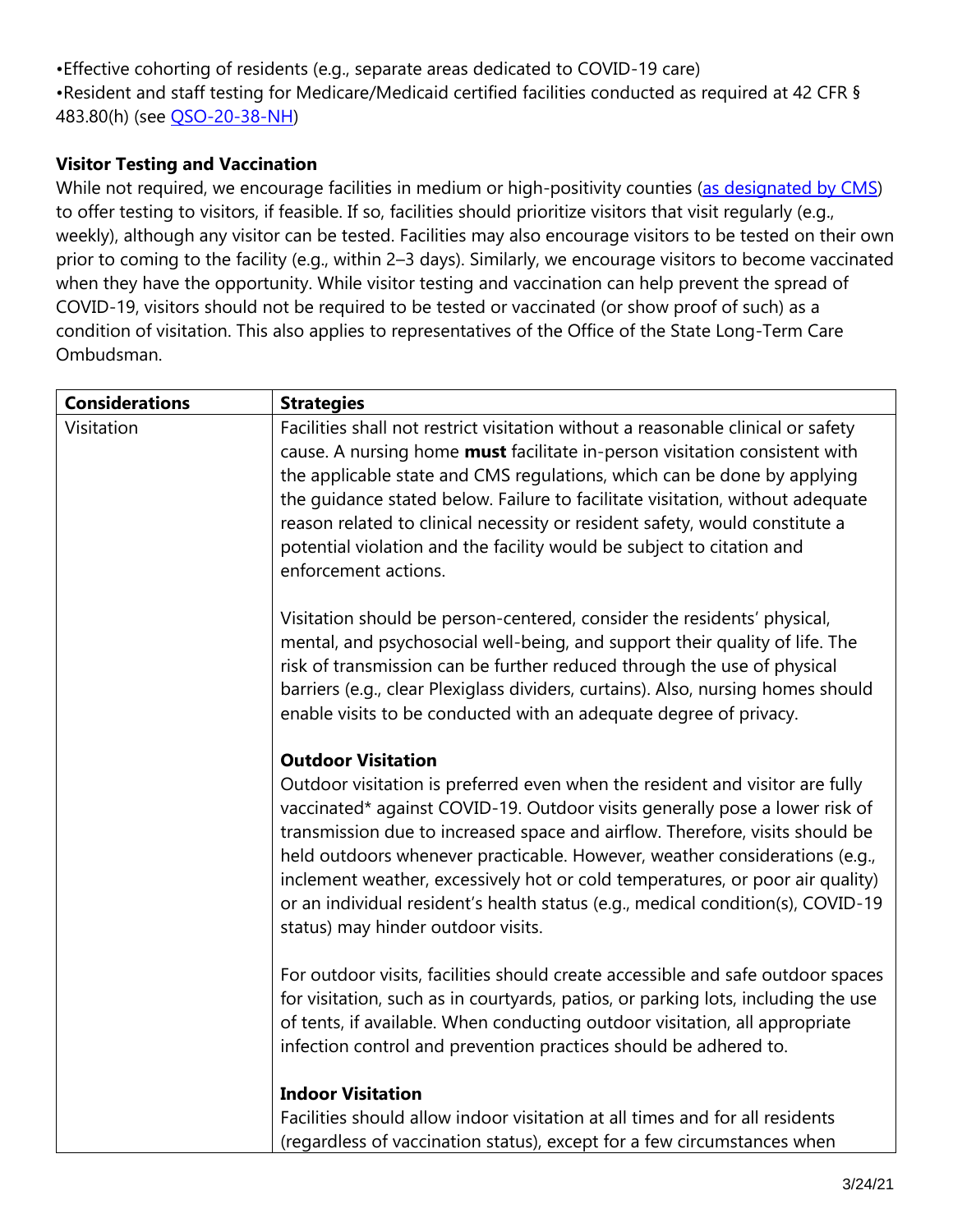visitation should be limited due to a high risk of COVID-19 transmission. These scenarios include limiting indoor visitation for:

- Unvaccinated residents, if the nursing home's COVID-19 county positivity rate is >10% (as evidenced by a "red" designation on the [county positivity rates](https://data.cms.gov/stories/s/COVID-19-Nursing-Home-Data/bkwz-xpvg) published by CMS) **and** <70% of residents in the facility are fully vaccinated\*;
- Residents with COVID-19 infection, whether vaccinated or unvaccinated until they have met the criteria to discontinue Transmission-Based Precautions; or
- Residents in quarantine, whether vaccinated or unvaccinated, until they have met criteria for release from quarantine. For additional information regarding vaccinated residents, refer to this CDC [guidance.](https://www.cdc.gov/coronavirus/2019-ncov/hcp/infection-control-after-vaccination.html)

Facilities should consider how the number of visitors per resident at one time and the total number of visitors in the facility at one time (based on the size of the building and physical space) may affect the ability to maintain the core principles of infection prevention. If necessary, facilities should consider scheduling visits for a specified length of time to help ensure all residents are able to receive visitors.

During indoor visitation, facilities should limit visitor movement in the facility. For example, visitors should not walk around different halls of the facility. Rather, they should go directly to the resident's room or designated visitation area.

Visits for residents who share a room should not be conducted in the resident's room, if possible. For situations where there is a roommate and the health status of the resident prevents leaving the room, facilities should attempt to enable in-room visitation.

# **Compassionate Care Visits**

Compassionate care visits should be **allowed at all times**, for any resident regardless of a resident's vaccination status, the county's COVID-19 positivity rate, or an outbreak.

Compassionate care situations are not strictly limited to end-of-life situations. Other situations that may be considered compassionate care situations include, but are not limited to:

 A resident who was living with their family before recently being admitted to a nursing home, the change in their environment and sudden lack of family can be a traumatic experience. Allowing a visit from a family member in this situation would be consistent with the intent of the term "compassionate care situations."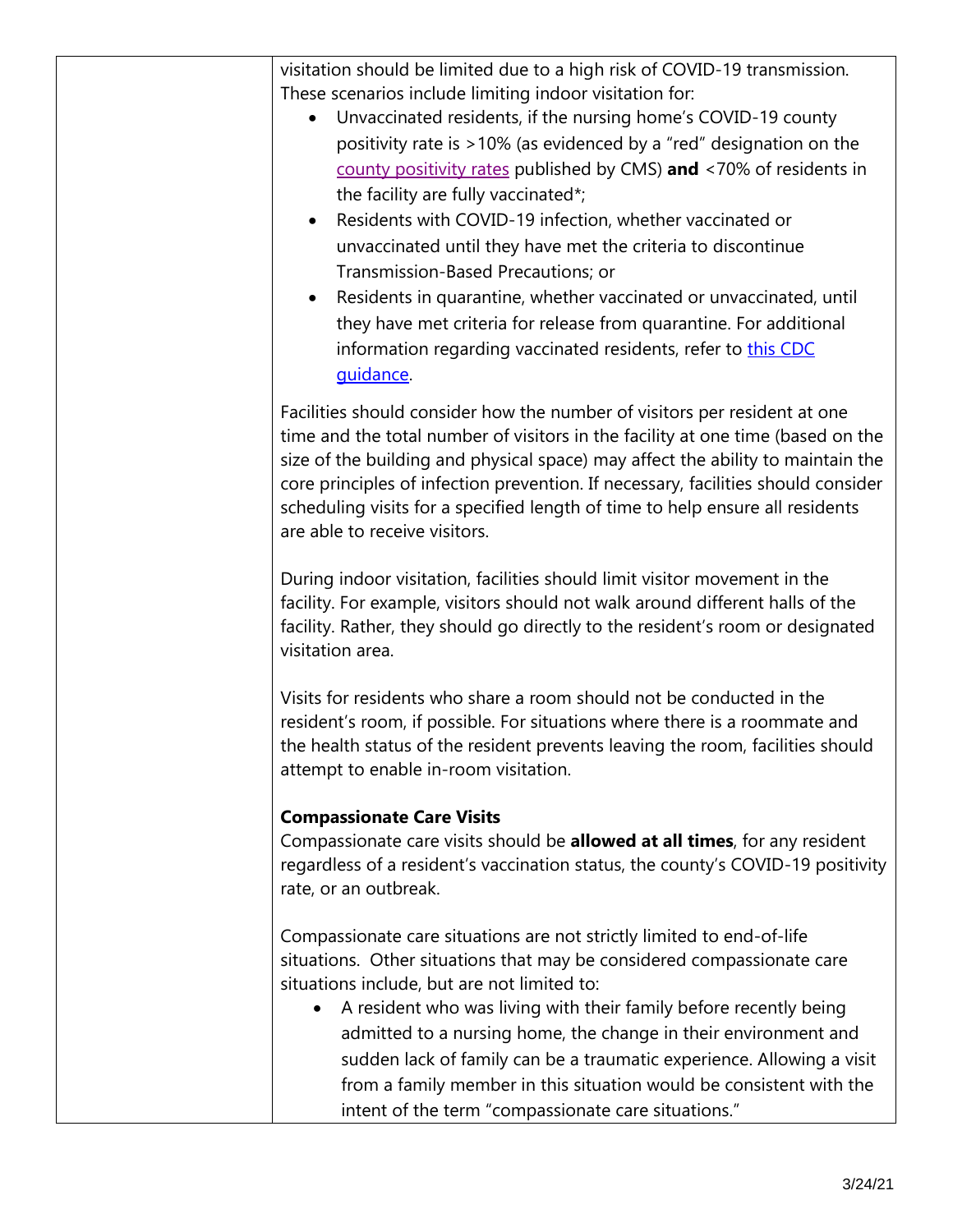| Allowing someone to visit a resident whose friend or family member<br>recently passed away, would also be consistent with the intent of<br>these situations.<br>A resident who needs cueing and encouragement with eating or<br>drinking, previously provided by family and/or caregivers, is<br>experiencing weight-loss.<br>A resident is demonstrating emotional distress.                                                                                                                                                                                                                 |  |
|-----------------------------------------------------------------------------------------------------------------------------------------------------------------------------------------------------------------------------------------------------------------------------------------------------------------------------------------------------------------------------------------------------------------------------------------------------------------------------------------------------------------------------------------------------------------------------------------------|--|
| Allowing a visit in these situations would be consistent with the intent of,<br>"compassionate care situations." Also, in addition to family members,<br>compassionate care visits can be conducted by any individual that can meet<br>the resident's needs, such as clergy or lay persons offering religious and<br>spiritual support. Furthermore, the above list is not an exhaustive list as there<br>may be other compassionate care situations not included.                                                                                                                            |  |
| Lastly, visits should be conducted using social distancing; however, if during<br>a compassionate care visit, a visitor and facility identify a way to allow for<br>personal contact, it should only be done following appropriate infection<br>prevention guidelines, and for a limited amount of time. Through a person-<br>centered approach, facilities should work with residents, families, caregivers,<br>resident representatives, and the Ombudsman program to identify the need<br>for compassionate care visits.                                                                   |  |
| <b>Essential Caregivers</b><br>An Essential Caregiver is an individual, including clergy members, who has<br>been given consent by the resident, or their guardian or legal representative,<br>to provide health care services or assistance with activities of daily living to<br>help maintain or improve the quality of care or quality of life of a facility<br>resident. Care or services provided by the Essential Caregiver is included in<br>the plan of care or service plan for the resident and may include assistance<br>with bathing, dressing, eating and/or emotional support. |  |
| Essential Caregiver(s) may be designated for each resident. During<br>outbreaks, only one (1) Essential Caregiver per resident should be present at<br>any given time.                                                                                                                                                                                                                                                                                                                                                                                                                        |  |
| Essential Caregivers should complete facility-designated infection prevention<br>and control training, including proper PPE and mask use, hand hygiene, and<br>social distancing. The following documents and videos may be designated<br>by the facility to meet these requirements:<br>Documents titled Novel Coronavirus Fact Sheet, Guidance and<br>Considerations for High Risk Individuals, and Caring for Your Hands<br>located at                                                                                                                                                     |  |
| https://health.mo.gov/living/healthcondiseases/communicable/novel-                                                                                                                                                                                                                                                                                                                                                                                                                                                                                                                            |  |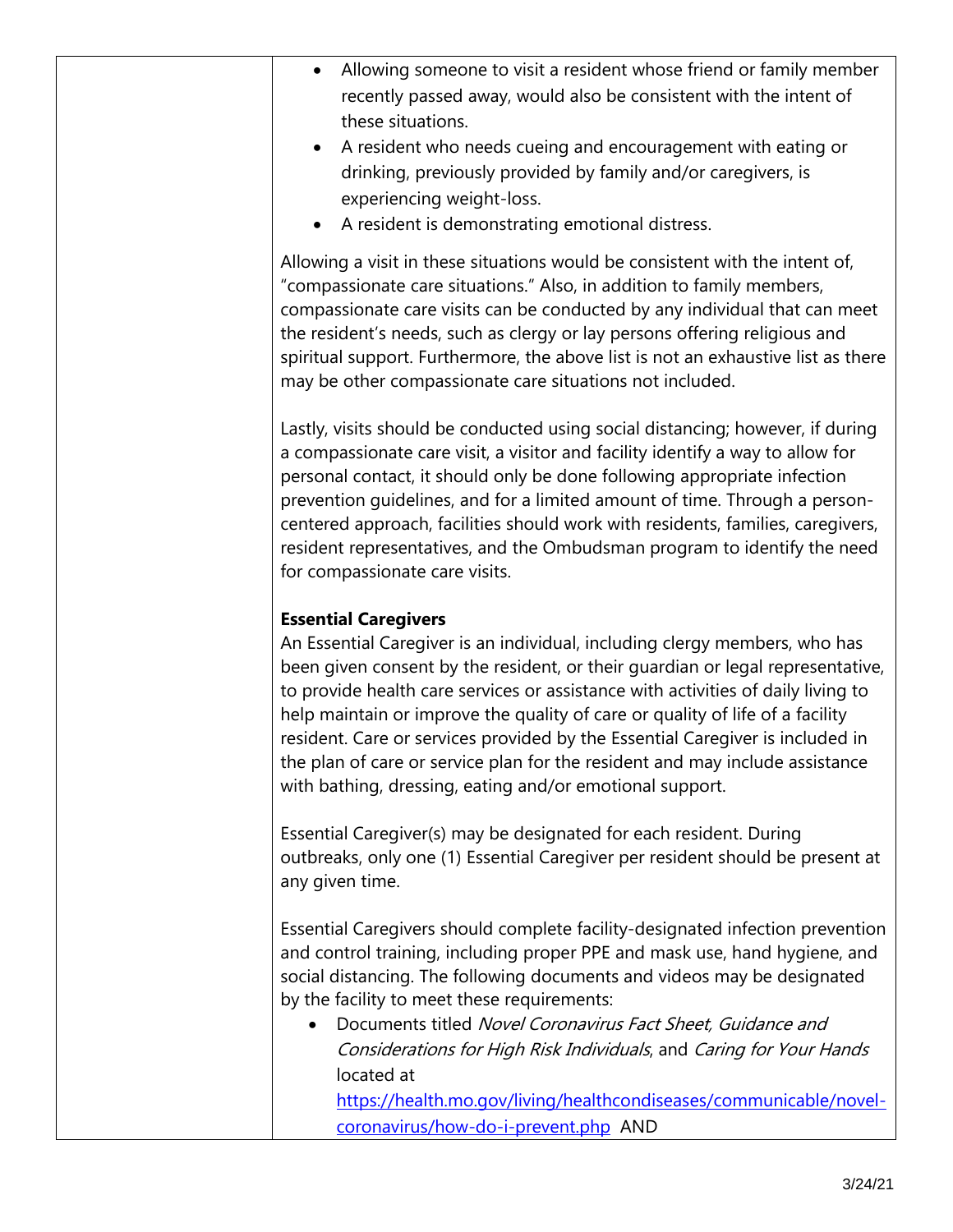Videos titled Facemasks (Respirators), Donning PPE, and Doffing PPE located at [https://health.mo.gov/living/healthcondiseases/communicable/novel](https://health.mo.gov/living/healthcondiseases/communicable/novel-coronavirus/ppe.php)[coronavirus/ppe.php](https://health.mo.gov/living/healthcondiseases/communicable/novel-coronavirus/ppe.php) 

Facilities should consider having Essential Caregivers sign a consent form acknowledging completion of the facility-designated infection prevention and control training, an understanding of the facility's visitation and infection prevention and control policies, and the risk created by frequency and duration of close contact.

# **Indoor Visitation During an Outbreak**

A single new case of COVID-19 infection in any facility staff or a [facility](https://www.cdc.gov/coronavirus/2019-ncov/hcp/nursing-homes-testing.html#nursing-home)[onset](https://www.cdc.gov/coronavirus/2019-ncov/hcp/nursing-homes-testing.html#nursing-home) of COVID-19 infection in a resident should be considered an outbreak. Facility-onset infections refers to infections that originated in the nursing home. Facility-onset does not include residents admitted to the facility with a known COVID-19 diagnosis, or residents who test positive within fourteen (14) days of admission.

When a new case of COVID-19 among residents or staff is facility identified, a facility should immediately begin outbreak testing and suspend visitation (except compassionate care visits), until at least one round of facility-wide testing is completed. Visitation can resume based on the following criteria:

 If the first round of outbreak testing reveals **no additional COVID-19 cases in other areas (e.g., units) of the facility**, then visitation can resume for residents in areas/units with no COVID-19 cases. However, the facility should suspend visitation on the affected unit until the facility meets the criteria to discontinue outbreak testing.

For example, if the first round of outbreak testing reveals two more COVID-19 cases in the same unit as the original case, but not in other units, visitation can resume for residents in areas/units with no COVID-19 cases.

- If the first round of outbreak testing **reveals one or more additional COVID-19 cases in other areas/units of the facility** (e.g., new cases in two or more units), then facilities should suspend visitation for all residents (vaccinated and unvaccinated), until the facility meets the criteria to discontinue outbreak testing.
- If subsequent rounds of outbreak testing identify **one or more additional COVID-19 cases in other areas/units of the facility**, then facilities should suspend visitation for all residents (vaccinated and unvaccinated), until the facility meets the criteria to discontinue outbreak testing.

NOTE: In all cases, visitors should be notified about the potential for COVID-19 exposure in the facility (e.g., appropriate signage regarding current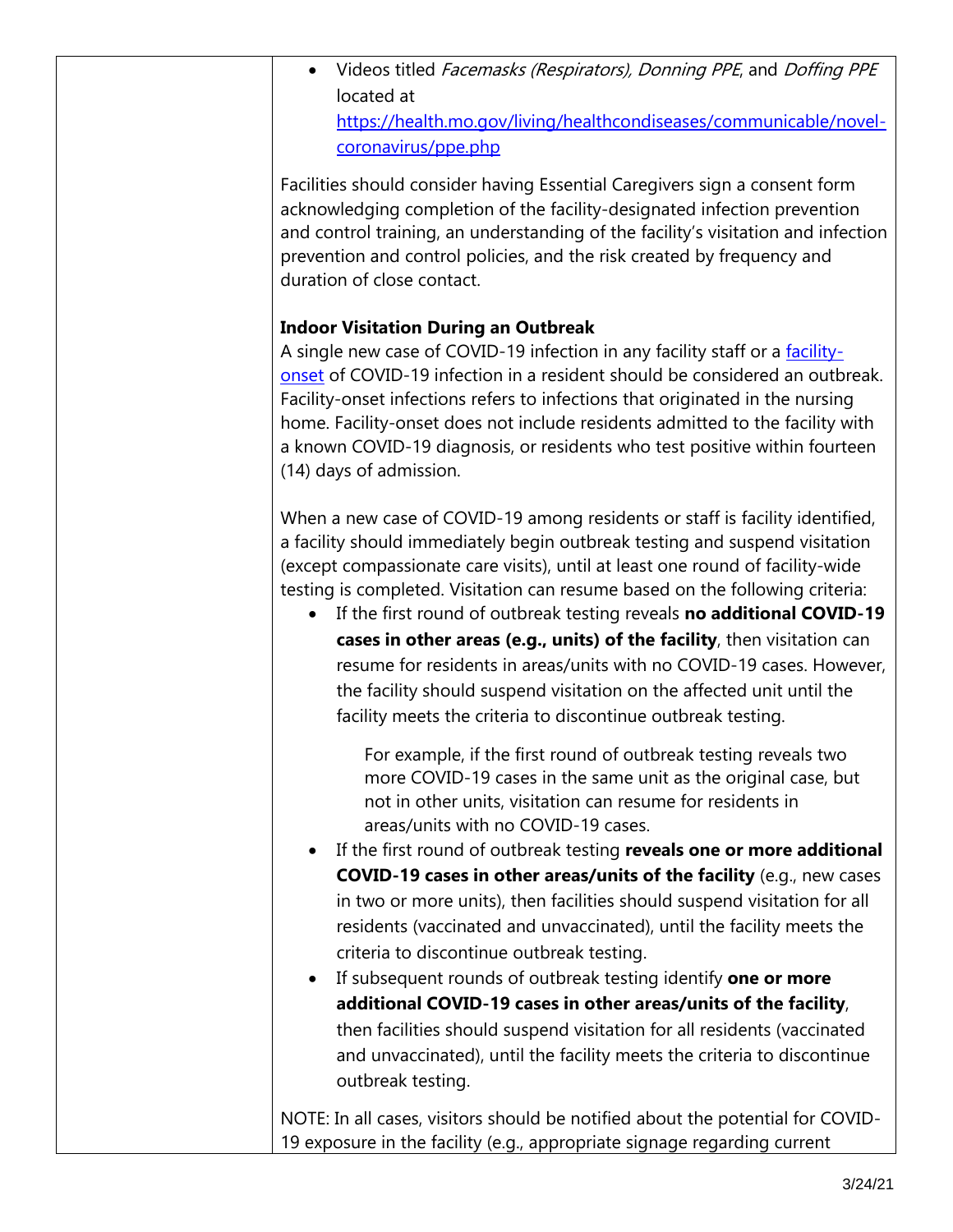|                              | outbreaks), and adhere to the core principles of COVID-19 infection                                                                           |
|------------------------------|-----------------------------------------------------------------------------------------------------------------------------------------------|
| <b>Healthcare Workers</b>    | prevention, including effective hand hygiene and use of face-coverings.                                                                       |
|                              | Health care workers who are not employees of the facility but provide direct                                                                  |
|                              | care to the facility's residents, must be permitted to come into the facility as                                                              |
|                              | long as they are not subject to a work exclusion due to an exposure to                                                                        |
|                              | COVID-19 or showing signs or symptoms of COVID-19 after being screened.<br>EMS personnel do not need to be screened, so they can attend to an |
|                              | emergency without delay.                                                                                                                      |
| <b>Providers of Services</b> | Entry of personnel/contractors as determined necessary by the facility. Visits                                                                |
| (Cosmetologists, Barbers,    | may be limited as described above when an outbreak exists.                                                                                    |
| Volunteers, Vendors)         |                                                                                                                                               |
| Long-Term Care               | Facilities must provide representatives of the Office of the State Long-Term                                                                  |
| Ombudsman                    | Care Ombudsman with immediate access to any resident. In-person access                                                                        |
|                              | may be limited due to infection control concerns and/or transmission of                                                                       |
|                              | COVID-19, such as the scenarios stated above for limiting indoor visitation;                                                                  |
|                              | however, in-person access may not be limited without reasonable cause. If                                                                     |
|                              | in-person access is deemed inadvisable (e.g., the Ombudsman has signs or                                                                      |
|                              | symptoms of COVID-19), facilities must, at a minimum, facilitate alternative                                                                  |
|                              | resident communication with the ombudsman, such as by phone or through                                                                        |
|                              | use of other technology.                                                                                                                      |
| Communal Dining and          | Residents may eat in the same room with social distancing (e.g., limited                                                                      |
| <b>Group Activities</b>      | number of people at each table and with at least six feet between each                                                                        |
|                              | person).                                                                                                                                      |
|                              |                                                                                                                                               |
|                              | Group activities may also be facilitated (for residents who have fully                                                                        |
|                              | recovered from COVID-19, and for those not in isolation for observation, or                                                                   |
|                              | with suspected or confirmed COVID-19 status) with social distancing among                                                                     |
|                              | residents, appropriate hand hygiene, and use of a face covering (except                                                                       |
|                              | while eating).                                                                                                                                |
| <b>Resident Outings</b>      | Resident outings should occur with education provided regarding social                                                                        |
|                              | distancing, appropriate hand hygiene, and use of a cloth face covering or                                                                     |
|                              | facemask.                                                                                                                                     |
|                              |                                                                                                                                               |
|                              | <b>Home Visits and Non-Essential Outings</b><br>Additionally, the following actions are recommended when residents return                     |
|                              | after a home visit or non-essential outing:                                                                                                   |
|                              | Screen and increase monitoring for signs and symptoms.                                                                                        |
|                              |                                                                                                                                               |
|                              | Place on transmission-based precautions and test for COVID-19 if<br>$\bullet$                                                                 |
|                              | signs or symptoms are present or if a resident or their family reports                                                                        |
|                              | possible exposure to COVID-19. Education should be provided to                                                                                |
|                              | residents and families regarding reporting any exposure to COVID-19.                                                                          |
|                              | Consider placing on transmission-based precautions and testing                                                                                |
|                              | residents without signs or symptoms if they leave frequently or for a                                                                         |
|                              | prolonged length of time, such as over 24 hours.                                                                                              |
|                              |                                                                                                                                               |